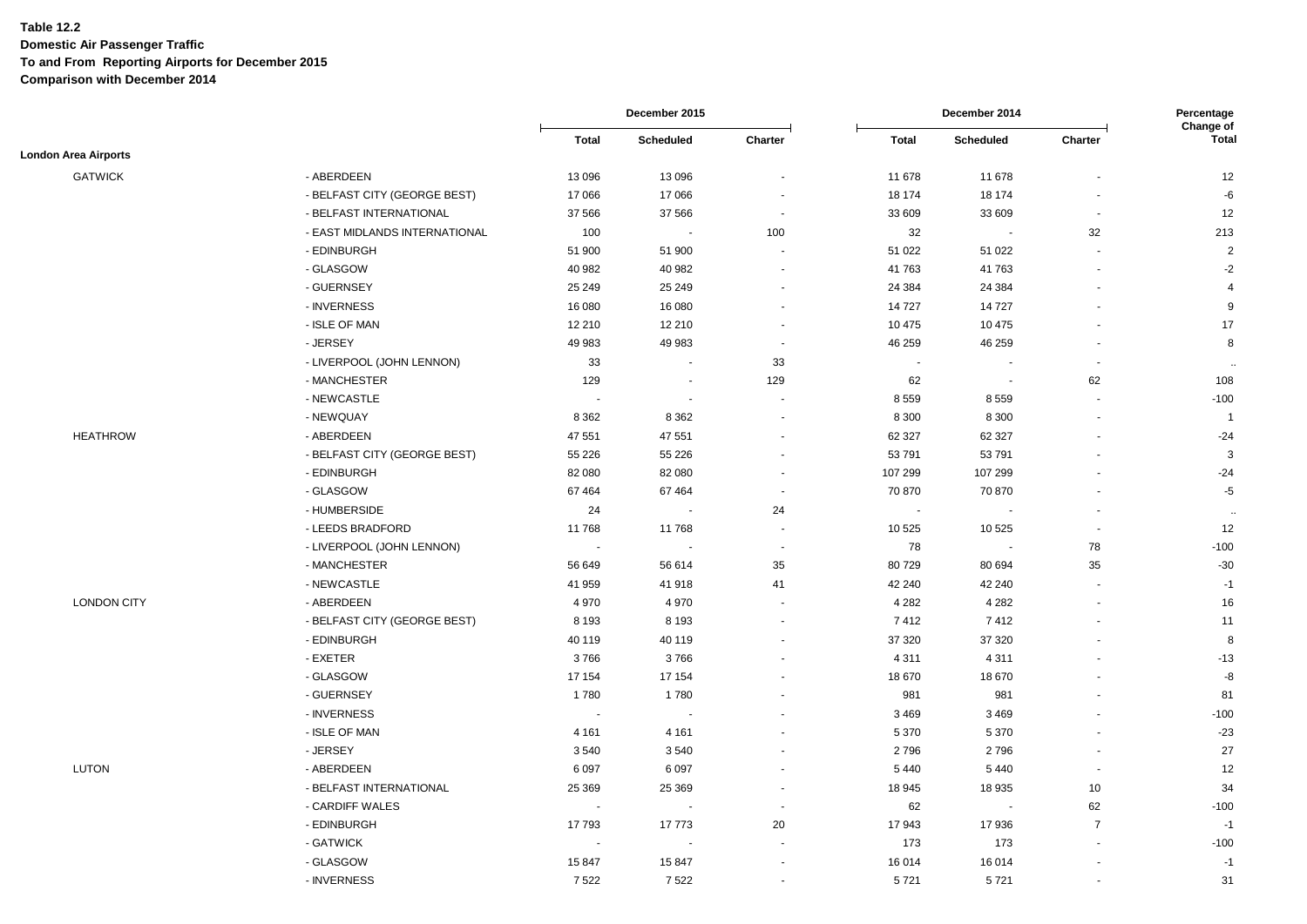|                                                                      |                                        | December 2015            |                          | December 2014            |              |                          | Percentage<br>Change of  |                      |
|----------------------------------------------------------------------|----------------------------------------|--------------------------|--------------------------|--------------------------|--------------|--------------------------|--------------------------|----------------------|
| <b>LUTON</b>                                                         | - LIVERPOOL (JOHN LENNON)              | <b>Total</b><br>40       | <b>Scheduled</b>         | Charter<br>40            | <b>Total</b> | Scheduled                | Charter                  | <b>Total</b>         |
|                                                                      | - MANCHESTER                           | 24                       |                          | 24                       |              |                          |                          | $\ddot{\phantom{a}}$ |
|                                                                      | - NEWCASTLE                            | 71                       |                          | 71                       | 83           |                          | 83                       | ٠.,<br>$-14$         |
|                                                                      | - PRESTWICK                            | 10                       | $\overline{\phantom{a}}$ | 10                       |              |                          |                          |                      |
| <b>STANSTED</b>                                                      | - BELFAST INTERNATIONAL                | 29 689                   | 29 689                   | $\overline{\phantom{a}}$ | 25 094       | 25 094                   |                          | ٠.,<br>18            |
|                                                                      |                                        |                          |                          |                          |              |                          |                          |                      |
|                                                                      | - CITY OF DERRY (EGLINTON)<br>- DUNDEE | 10 944                   | 10 944                   | $\overline{a}$           | 11 494       | 11 494                   |                          | $-5$                 |
|                                                                      |                                        | 1858                     | 1858                     | ÷,                       | 1591         | 1591                     |                          | $17$                 |
|                                                                      | - EDINBURGH                            | 59 408                   | 59 399                   | 9                        | 45 573       | 45 573                   |                          | 30                   |
|                                                                      | - GATWICK                              | $\overline{\phantom{a}}$ |                          |                          | 175          | 175                      |                          | $-100$               |
|                                                                      | - GLASGOW                              | 47700                    | 47 700                   | ÷                        | 35 550       | 35 550                   |                          | 34                   |
|                                                                      | - GUERNSEY                             | 1890                     | 1890                     |                          | 1685         | 1685                     |                          | 12                   |
|                                                                      | - ISLE OF MAN                          | 3707                     | 3707                     | ÷                        |              |                          |                          | $\ddot{\phantom{1}}$ |
|                                                                      | - LIVERPOOL (JOHN LENNON)              | 38                       | $\blacksquare$           | 38                       |              |                          |                          | $\sim$               |
|                                                                      | - NEWCASTLE                            | 855                      | 855                      | $\overline{\phantom{a}}$ |              | $\overline{\phantom{a}}$ |                          | $\ddot{\phantom{a}}$ |
| <b>Total London Area Airports</b><br><b>Other Reporting Airports</b> |                                        | 948 022                  | 947 448                  | 574                      | 967 057      | 369                      | 369                      | $-2$                 |
| ABERDEEN                                                             | - BELFAST CITY (GEORGE BEST)           | 3 3 7 5                  | 3 3 7 5                  | ٠                        | 3 2 6 2      | 3 2 6 2                  |                          | 3                    |
|                                                                      | - BIRMINGHAM                           | 7919                     | 7919                     |                          | 7915         | 7915                     | $\overline{\phantom{a}}$ | $\mathbf 0$          |
|                                                                      | - BRISTOL                              | 1584                     | 1584                     |                          | 1922         | 1886                     | 36                       | $-18$                |
|                                                                      | - CARDIFF WALES                        | 599                      | 599                      |                          | 762          | 762                      |                          | $-21$                |
|                                                                      | - DURHAM TEES VALLEY                   | 2 0 8 1                  | 2 0 8 1                  |                          | 2 2 2 0      | 2 2 2 0                  |                          | -6                   |
|                                                                      | - EAST MIDLANDS INTERNATIONAL          | 1 0 8 4                  | 1 0 8 4                  |                          | 1 1 8 0      | 1 1 8 0                  |                          | -8                   |
|                                                                      | - HUMBERSIDE                           | 1 9 0 4                  | 1 904                    |                          | 2491         | 2 4 9 1                  |                          | $-24$                |
|                                                                      | - JERSEY                               |                          |                          |                          | 4583         | 4583                     |                          | $-100$               |
|                                                                      | - KIRKWALL                             | 3792                     | 3792                     |                          | 3551         | 3532                     | 19                       | $\overline{7}$       |
|                                                                      | - LEEDS BRADFORD                       | 482                      | 482                      |                          | 474          | 474                      |                          | $\overline{2}$       |
|                                                                      | - MANCHESTER                           | 14 958                   | 14 958                   | ÷.                       | 16 25 2      | 15 8 88                  | 364                      | -8                   |
|                                                                      | - NEWCASTLE                            | 1 1 4 6                  | 1 0 8 4                  | 62                       | 1788         | 1788                     |                          | $-36$                |
|                                                                      | - NORWICH                              | 3 3 5 6                  | 3 3 5 6                  | $\overline{\phantom{a}}$ | 4 1 1 3      | 4 1 1 3                  |                          | $-18$                |
|                                                                      | - SCATSTA                              | 6693                     | 6636                     | 57                       | 11897        | $\sim$                   | 11897                    | $-44$                |
|                                                                      | - SOUTHAMPTON                          | 909                      | 909                      |                          | 831          | 831                      |                          | 9                    |
|                                                                      | - STORNOWAY                            | 417                      | 417                      | <b>.</b>                 | 543          | 543                      |                          | $-23$                |
|                                                                      | - SUMBURGH                             | 10775                    | 5 2 7 9                  | 5496                     | 10 553       | 6 2 2 0                  | 4 3 3 3                  | $\overline{2}$       |
|                                                                      | - WICK JOHN O GROATS                   | 735                      | 735                      |                          | 1 0 1 3      | 872                      | 141                      | $-27$                |
| <b>ALDERNEY</b>                                                      | - GUERNSEY                             | 2 4 4 0                  | 2 4 4 0                  |                          | 2 5 5 4      | 2 5 5 4                  |                          | $-4$                 |
|                                                                      | - SOUTHAMPTON                          | 1529                     | 1529                     |                          | 1592         | 1592                     |                          | $-4$                 |
| ANGLESEY (VALLEY)                                                    | - CARDIFF WALES                        | 382                      | 382                      |                          | 467          | 467                      |                          | $-18$                |
| <b>BARRA</b>                                                         | - GLASGOW                              | 728                      | 728                      |                          | 492          | 492                      |                          | 48                   |
| BELFAST CITY (GEORGE BEST)                                           | - BIRMINGHAM                           | 17 589                   | 17589                    |                          | 19 976       | 19976                    |                          | $-12$                |
|                                                                      | - BLACKPOOL                            | 27                       | 27                       |                          |              |                          |                          | $\ddot{\phantom{0}}$ |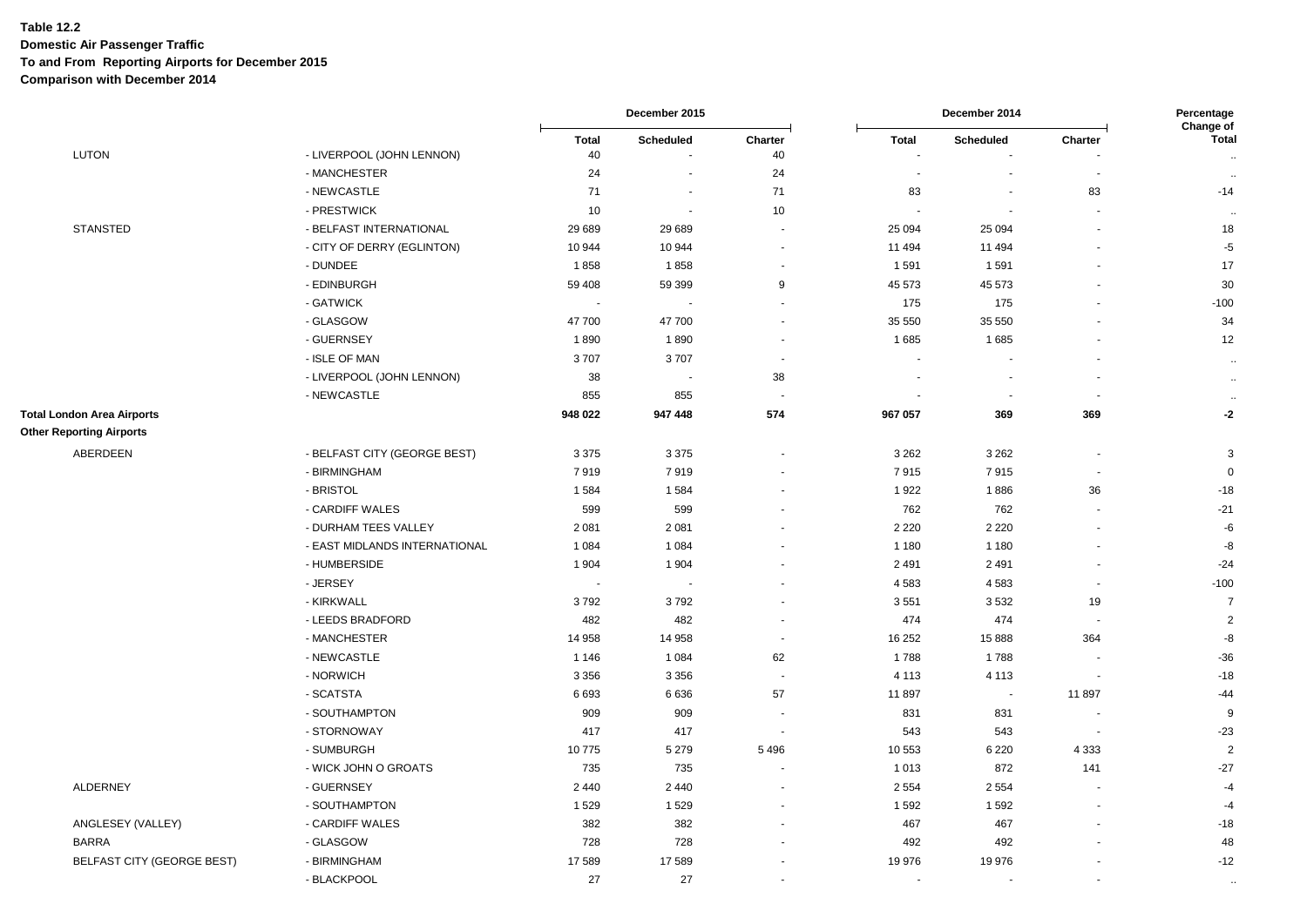|                            |                                           | December 2015            |                   |                          | December 2014            |                          |                          | Percentage                                  |
|----------------------------|-------------------------------------------|--------------------------|-------------------|--------------------------|--------------------------|--------------------------|--------------------------|---------------------------------------------|
| BELFAST CITY (GEORGE BEST) | - CARDIFF WALES                           | <b>Total</b><br>3 4 4 6  | Scheduled<br>3446 | Charter                  | <b>Total</b><br>3 3 9 1  | Scheduled<br>3 3 9 1     | Charter                  | Change of<br><b>Total</b><br>$\overline{2}$ |
|                            | - DONCASTER SHEFFIELD                     | $\overline{\phantom{a}}$ |                   |                          | 339                      | 339                      |                          | $-100$                                      |
|                            | - EAST MIDLANDS INTERNATIONAL             | 9686                     | 9686              |                          | 10 649                   | 10 649                   |                          | -9                                          |
|                            | - EDINBURGH                               | 11 237                   | 11 237            |                          | 9792                     | 9792                     |                          | 15                                          |
|                            | - EXETER                                  | 2590                     | 2 5 9 0           |                          | 2812                     | 2812                     |                          | -8                                          |
|                            | - GLASGOW                                 | 11725                    | 11725             |                          | 10 551                   | 10 551                   |                          | 11                                          |
|                            | - INVERNESS                               | 1740                     | 1740              |                          | 2 2 9 9                  | 2 2 9 9                  |                          | $-24$                                       |
|                            | - ISLE OF MAN                             | 2 1 4 0                  | 2 1 4 0           |                          | 2 2 7 1                  | 2 2 7 1                  |                          | $-6$                                        |
|                            | - LEEDS BRADFORD                          | 11 652                   | 11 652            |                          | 11 675                   | 11 675                   |                          | $\mathbf 0$                                 |
|                            | - LIVERPOOL (JOHN LENNON)                 | 7703                     | 7703              |                          | $\overline{\phantom{a}}$ |                          |                          |                                             |
|                            | - MANCHESTER                              | 18730                    | 18730             |                          | 23 5 9 2                 | 23 5 9 2                 |                          | $-21$                                       |
|                            | - NEWCASTLE                               | 1 3 9 7                  | 1 3 9 7           |                          | 2 5 2 3                  | 2523                     |                          | $-45$                                       |
|                            | - SOUTHAMPTON                             | 7 3 9 2                  | 7 3 9 2           |                          | 8 3 7 2                  | 8 3 7 2                  |                          | $-12$                                       |
| BELFAST INTERNATIONAL      | - BIRMINGHAM                              | 18722                    | 18722             |                          | 14 4 93                  | 14 4 93                  |                          | 29                                          |
|                            | - BRISTOL                                 | 20 048                   |                   |                          |                          |                          | $\blacksquare$           | $\mathbf 0$                                 |
|                            | - CARDIFF WALES                           |                          | 20 048            |                          | 19 996<br>172            | 19 996<br>$\blacksquare$ | 172                      | $-100$                                      |
|                            | - EDINBURGH                               | 21 9 29                  | 21 9 29           |                          | 20 543                   | 20 543                   |                          | $\overline{7}$                              |
|                            | - GLASGOW                                 | 22 0 35                  | 22 0 35           |                          | 20 676                   | 20 676                   | $\blacksquare$           | $\overline{7}$                              |
|                            | - LEEDS BRADFORD                          | $\overline{\phantom{a}}$ |                   |                          | 8                        | ÷,                       | 8                        | $-100$                                      |
|                            |                                           |                          |                   |                          |                          |                          | ÷.                       | $\overline{2}$                              |
|                            | - LIVERPOOL (JOHN LENNON)<br>- MANCHESTER | 35 646                   | 35 646            |                          | 34 915<br>18874          | 34 915<br>18874          |                          | 9                                           |
|                            |                                           | 20 489                   | 20 489            |                          |                          |                          |                          |                                             |
|                            | - NEWCASTLE                               | 19570                    | 19570             |                          | 16 559                   | 16 559                   |                          | 18                                          |
| <b>BENBECULA</b>           | - GLASGOW                                 | 1750                     | 1750              |                          | 1919                     | 1919                     |                          | -9                                          |
|                            | - INVERNESS                               | 476                      | 476               |                          | 582                      | 582                      |                          | $-18$                                       |
|                            | - STORNOWAY                               | 633                      | 633               |                          | 527                      | 527                      |                          | 20                                          |
| <b>BIRMINGHAM</b>          | - EDINBURGH                               | 19823                    | 19823             |                          | 19675                    | 19675                    |                          | $\overline{1}$                              |
|                            | - GLASGOW                                 | 16 130                   | 16 130            |                          | 15 0 74                  | 15 004                   | 70                       | $\overline{7}$                              |
|                            | - GUERNSEY                                | 2920                     | 2920              |                          | 2541                     | 2 4 9 7                  | 44                       | 15                                          |
|                            | - INVERNESS                               | 2972                     | 2972              |                          | 2 4 8 6                  | 2 4 8 6                  | $\blacksquare$           | 20                                          |
|                            | - ISLE OF MAN                             | 3 0 3 0                  | 3 0 3 0           |                          | 3 9 6 9                  | 3969                     | $\blacksquare$           | $-24$                                       |
|                            | - JERSEY                                  | 3011                     | 3011              |                          | 2 4 3 2                  | 2 4 3 2                  | $\blacksquare$           | 24                                          |
|                            | - NEWCASTLE                               | 537                      | 537               |                          | 718                      | 644                      | 74                       | $-25$                                       |
| <b>BLACKPOOL</b>           | - ISLE OF MAN                             | 791                      | 791               |                          | $\overline{\phantom{a}}$ | $\tilde{\phantom{a}}$    | $\overline{a}$           |                                             |
| <b>BOURNEMOUTH</b>         | - DONCASTER SHEFFIELD                     |                          |                   |                          | 41                       | $\blacksquare$           | 41                       | $-100$                                      |
|                            | - GLASGOW                                 | 2726                     | 2726              |                          |                          |                          | $\overline{\phantom{a}}$ | $\sim$                                      |
|                            | - GUERNSEY                                | 52                       | 52                |                          |                          |                          | $\sim$                   | $\sim$                                      |
|                            | - JERSEY                                  | 1495                     | 1 4 9 5           | $\overline{\phantom{a}}$ |                          |                          | $\overline{\phantom{a}}$ | $\sim$                                      |
|                            | - LIVERPOOL (JOHN LENNON)                 | 46                       |                   | 46                       |                          |                          | $\ddot{\phantom{0}}$     |                                             |
|                            | - MANCHESTER                              | 4 0 1 4                  | 3875              | 139                      | 40                       |                          | 40                       | 9,935                                       |
| <b>BRISTOL</b>             | - EDINBURGH                               | 29 3 98                  | 29 3 98           |                          | 24 947                   | 24 947                   | $\sim$                   | 18                                          |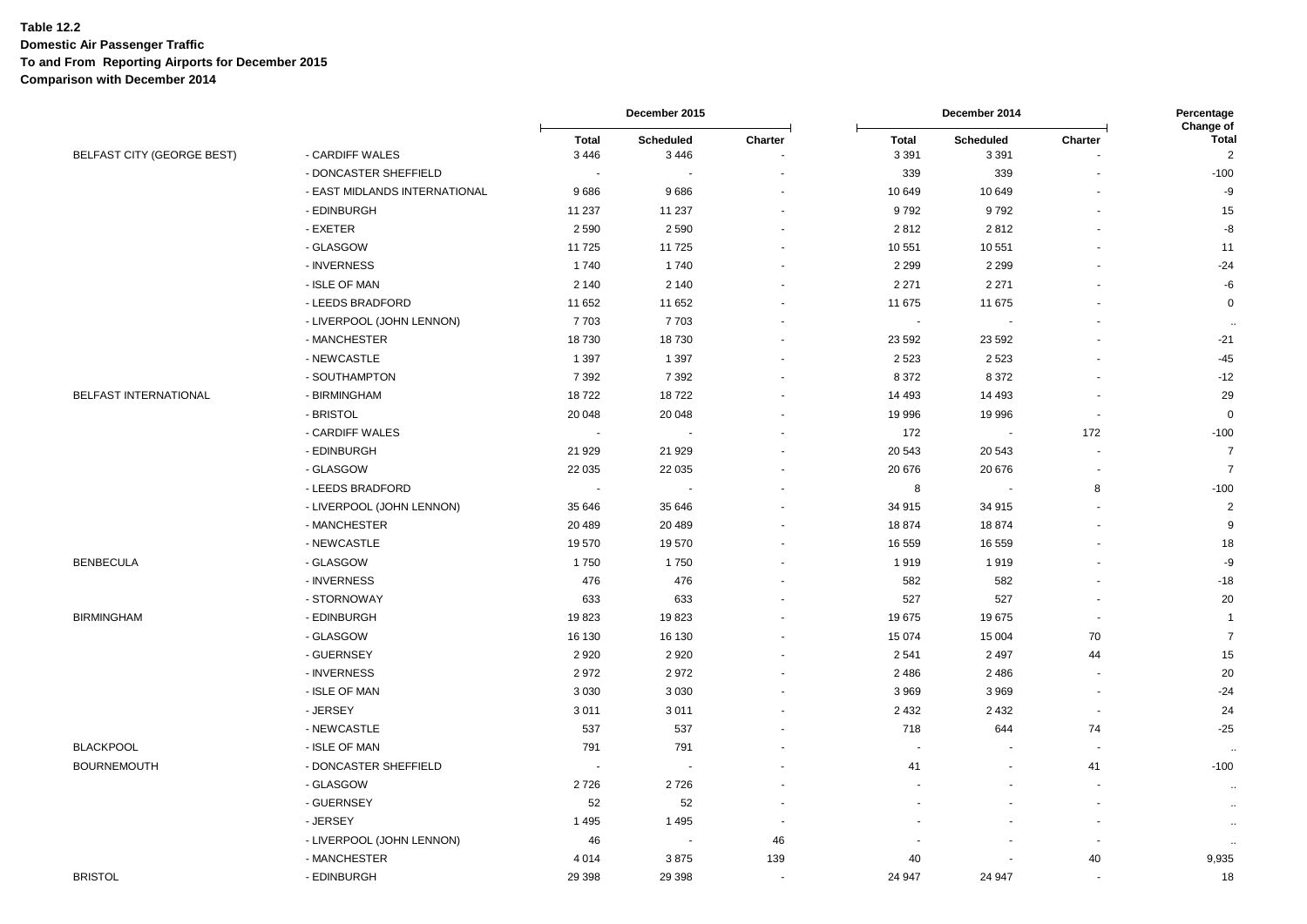|                             |                               | December 2015            |                       | December 2014            |                          |                          | Percentage<br>Change of  |                      |
|-----------------------------|-------------------------------|--------------------------|-----------------------|--------------------------|--------------------------|--------------------------|--------------------------|----------------------|
| <b>BRISTOL</b>              | - GLASGOW                     | <b>Total</b><br>22 180   | Scheduled<br>22 180   | Charter                  | <b>Total</b><br>20 031   | Scheduled<br>20 031      | Charter                  | <b>Total</b><br>11   |
|                             | - GUERNSEY                    | 1847                     | 1847                  |                          | 1663                     | 1663                     | $\sim$                   | 11                   |
|                             | - HAWARDEN                    | 211                      | $\tilde{\phantom{a}}$ | 211                      | 265                      | $\sim$                   | 265                      | $-20$                |
|                             | - INVERNESS                   | 4936                     | 4936                  | $\blacksquare$           | 5 1 5 5                  | 5 1 5 5                  | $\sim$                   | $-4$                 |
|                             | - ISLE OF MAN                 | 2 4 3 0                  | 2 4 3 0               | $\sim$                   |                          |                          | $\sim$                   | $\ddot{\phantom{a}}$ |
|                             | - JERSEY                      | 2 1 8 1                  | 2 1 8 1               | $\overline{\phantom{a}}$ | 2681                     | 2681                     | $\blacksquare$           | $-19$                |
|                             | - NEWCASTLE                   | 13875                    | 13875                 | $\sim$                   | 12 045                   | 12 045                   | $\sim$                   | 15                   |
| CAMPBELTOWN                 | - GLASGOW                     | 384                      | 384                   | $\blacksquare$           | 471                      | 471                      | $\blacksquare$           | $-18$                |
|                             | - ISLAY                       | 9                        | 9                     | $\overline{\phantom{a}}$ |                          |                          |                          | $\cdots$             |
| <b>CARDIFF WALES</b>        | - EAST MIDLANDS INTERNATIONAL | 31                       | Ĭ.                    | 31                       | $\overline{\phantom{a}}$ | $\sim$                   |                          | $\ddotsc$            |
|                             | - EDINBURGH                   | 6644                     | 6644                  | ÷.                       | 2813                     | 2813                     | $\sim$                   | 136                  |
|                             | - GLASGOW                     | 2621                     | 2621                  | $\sim$                   | $\sim$                   | $\overline{\phantom{a}}$ | $\sim$                   |                      |
|                             | - HUMBERSIDE                  | $\sim$                   | ÷,                    | $\overline{\phantom{a}}$ | 87                       |                          | 87                       | $-100$               |
|                             | - JERSEY                      | 717                      | 717                   | $\overline{\phantom{a}}$ | $\sim$                   |                          | $\sim$                   | $\ddotsc$            |
|                             | - LIVERPOOL (JOHN LENNON)     |                          |                       | $\overline{\phantom{a}}$ | 88                       |                          | 88                       | $-100$               |
|                             | - MANCHESTER                  | 71                       | $\sim$                | 71                       | $\overline{\phantom{a}}$ | $\sim$                   | $\sim$                   | $\ddot{\phantom{a}}$ |
|                             | - NEWCASTLE                   | 919                      | 919                   | $\overline{a}$           | 719                      | 719                      | $\blacksquare$           | 28                   |
| CITY OF DERRY (EGLINTON)    | - GLASGOW                     | 5 4 9 2                  | 5 4 9 2               | $\blacksquare$           | 5 6 6 3                  | 5 6 6 3                  | $\blacksquare$           | $-3$                 |
|                             | - LIVERPOOL (JOHN LENNON)     | 5 3 3 5                  | 5 3 3 5               | $\overline{\phantom{a}}$ | 6 1 0 2                  | 6 1 0 2                  | $\blacksquare$           | $-13$                |
| <b>DURHAM TEES VALLEY</b>   | - LIVERPOOL (JOHN LENNON)     | 110                      | ÷,                    | 110                      | $\sim$                   |                          |                          | $\ddot{\phantom{a}}$ |
| EAST MIDLANDS INTERNATIONAL | - EDINBURGH                   | 7 2 5 4                  | 7 2 5 4               | $\sim$                   | 7 3 9 5                  | 7 3 9 5                  | $\sim$                   | $-2$                 |
|                             | - FARNBOROUGH                 | 40                       | $\blacksquare$        | 40                       | $\sim$                   |                          |                          | $\ddot{\phantom{a}}$ |
|                             | - GLASGOW                     | 6588                     | 6588                  | $\overline{\phantom{a}}$ | 6 3 3 0                  | 6 3 3 0                  |                          | $\overline{4}$       |
|                             | - GUERNSEY                    | 2088                     | 2 0 8 8               | $\blacksquare$           | 1732                     | 1732                     |                          | 21                   |
|                             | - HUMBERSIDE                  | 50                       | 50                    | $\blacksquare$           | $\sim$                   | $\sim$                   | $\overline{\phantom{a}}$ | $\ddotsc$            |
|                             | - JERSEY                      | $\overline{\phantom{a}}$ | ÷                     | $\overline{\phantom{a}}$ | 2972                     | 2972                     | $\overline{\phantom{a}}$ | $-100$               |
|                             | - MANCHESTER                  | $\mathbf{r}$             | $\blacksquare$        |                          | 168                      | $\overline{\phantom{a}}$ | 168                      | $-100$               |
|                             | - NORWICH                     | 28                       | 28                    |                          |                          |                          | $\blacksquare$           | $\sim$               |
| EDAY                        | - KIRKWALL                    | 62                       | 62                    |                          | 35                       | 35                       | $\sim$                   | 77                   |
| <b>EDINBURGH</b>            | - EXETER                      | 3832                     | 3832                  | $\sim$                   | 3532                     | 3532                     | $\sim$                   | 8                    |
|                             | - KIRKWALL                    | 2866                     | 2866                  |                          | 2866                     | 2866                     |                          | $\mathbf 0$          |
|                             | - LIVERPOOL (JOHN LENNON)     | 1 3 5 9                  | 1 3 5 9               | $\blacksquare$           | $\sim$                   |                          |                          | $\ddot{\phantom{a}}$ |
|                             | - MANCHESTER                  | 7421                     | 7 4 21                |                          | 8776                     | 8776                     |                          | $-15$                |
|                             | - NORWICH                     | 2 2 0 3                  | 2 2 0 3               | $\sim$                   | 2 1 5 5                  | 2 1 5 5                  | $\sim$                   | $\overline{2}$       |
|                             | - SOUTHAMPTON                 | 14 4 8 7                 | 14 4 8 7              | $\sim$                   | 13 915                   | 13915                    | $\blacksquare$           | 4                    |
|                             | - STORNOWAY                   | 1 671                    | 1671                  | $\ddot{\phantom{1}}$     | 1611                     | 1611                     | $\sim$                   | $\overline{4}$       |
|                             | - SUMBURGH                    | 2857                     | 2857                  |                          | 3 0 2 3                  | 3023                     |                          | $-5$                 |
|                             | - WICK JOHN O GROATS          | 942                      | 942                   |                          | 962                      | 962                      |                          | $-2$                 |
| <b>EXETER</b>               | - GLASGOW                     | 1 0 9 7                  | 1 0 9 7               |                          |                          |                          |                          | $\ddotsc$            |
|                             | - GUERNSEY                    | 1720                     | 1720                  |                          | 1843                     | 1843                     |                          | $-7$                 |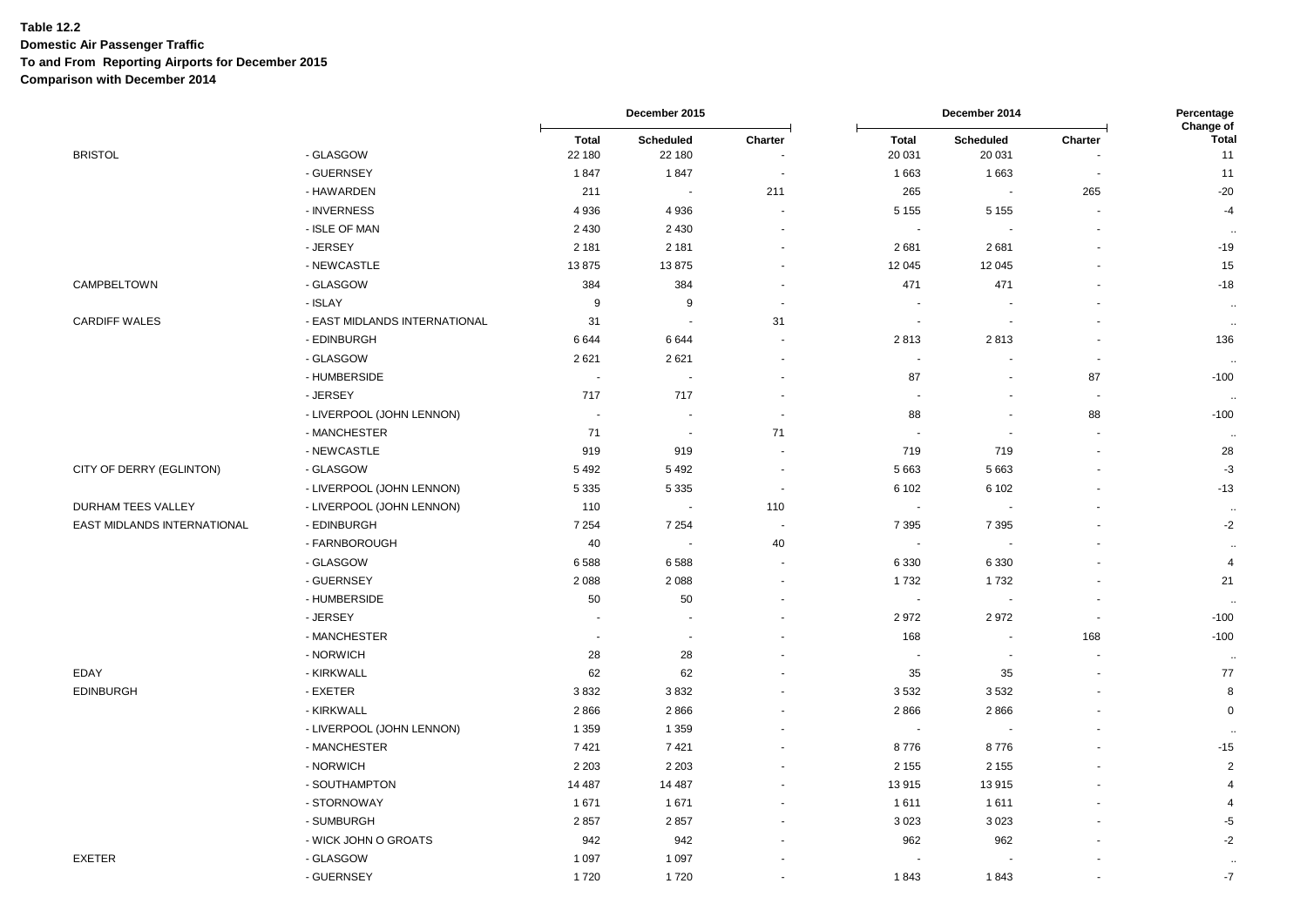|                                   |                           | December 2015            |                          |                      | Percentage<br>Change of |                          |                      |                      |
|-----------------------------------|---------------------------|--------------------------|--------------------------|----------------------|-------------------------|--------------------------|----------------------|----------------------|
| <b>EXETER</b>                     | - JERSEY                  | <b>Total</b><br>2 9 0 6  | Scheduled<br>2 9 0 6     | Charter              | <b>Total</b><br>2614    | Scheduled<br>2614        | Charter              | Total<br>11          |
|                                   | - MANCHESTER              | 8619                     | 8619                     |                      | 10 285                  | 10 285                   |                      | $-16$                |
|                                   | - NEWCASTLE               | 2984                     | 2984                     | $\blacksquare$       | 3 2 3 7                 | 3 2 3 7                  |                      | $-8$                 |
| <b>FAIR ISLE</b>                  | - LERWICK (TINGWALL)      | 89                       | 89                       | $\sim$               | 87                      | 87                       | ÷,                   | $\overline{2}$       |
| FARNBOROUGH                       | - MANCHESTER              | 64                       | $\overline{\phantom{a}}$ | 64                   | 40                      | $\overline{a}$           | 40                   | 60                   |
|                                   | - NEWCASTLE               | ÷.                       | ÷,                       | $\sim$               | 40                      | $\overline{\phantom{a}}$ | 40                   | $-100$               |
|                                   | - WICK JOHN O GROATS      | 12                       | $\sim$                   | 12                   |                         |                          |                      |                      |
| <b>FOULA</b>                      | - LERWICK (TINGWALL)      | 69                       | 69                       | $\sim$               | 34                      | 34                       |                      | 103                  |
| GLASGOW                           | - ISLAY                   | 1426                     | 1426                     |                      | 1578                    | 1578                     |                      | $-10$                |
|                                   | - ISLE OF MAN             | 773                      | 773                      | $\blacksquare$       | 719                     | 719                      |                      | 8                    |
|                                   | - JERSEY                  | 1744                     | 1744                     |                      | 2 0 2 1                 | 2021                     |                      | $-14$                |
|                                   | - KIRKWALL                | 1 3 0 2                  | 1 3 0 2                  |                      | 1 3 6 7                 | 1 3 6 7                  |                      | $-5$                 |
|                                   | - LEEDS BRADFORD          | 304                      | 304                      | $\ddot{\phantom{1}}$ | 546                     | 546                      | $\ddot{\phantom{1}}$ | $-44$                |
|                                   | - MANCHESTER              | 2629                     | 2 6 2 9                  |                      | 3 3 5 8                 | 3 3 5 8                  |                      | $-22$                |
|                                   | - SOUTHAMPTON             | 11 082                   | 11 082                   |                      | 12 313                  | 12 313                   |                      | $-10$                |
|                                   | - STORNOWAY               | 4684                     | 4684                     |                      | 4 8 0 9                 | 4809                     |                      | $-3$                 |
|                                   | - SUMBURGH                | 1899                     | 1899                     |                      | 1976                    | 1976                     |                      | $-4$                 |
|                                   | - TIREE                   | 579                      | 579                      |                      | 538                     | 538                      |                      | 8                    |
| <b>GLOUCESTERSHIRE</b>            | - ISLE OF MAN             | 700                      | 700                      |                      | 1 1 2 3                 | 1 1 2 3                  |                      | $-38$                |
| <b>GUERNSEY</b>                   | - JERSEY                  | 9 3 8 5                  | 9 3 8 5                  |                      | 9 2 5 1                 | 9 2 5 1                  |                      | $\overline{1}$       |
|                                   | - MANCHESTER              | 5 0 4 0                  | 5 0 4 0                  | ÷                    | 5 0 0 1                 | 4 9 9 8                  | 3                    | $\overline{1}$       |
|                                   | - SOUTHAMPTON             | 11 353                   | 11 353                   | $\sim$               | 12 473                  | 12 473                   | ÷.                   | -9                   |
| <b>HUMBERSIDE</b>                 | - LIVERPOOL (JOHN LENNON) | 168                      | $\ddot{\phantom{a}}$     | 168                  | ÷,                      |                          |                      | $\ddot{\phantom{a}}$ |
| <b>INVERNESS</b>                  | - KIRKWALL                | 1 3 1 1                  | 1 3 1 1                  |                      | 1 3 3 7                 | 1 3 3 7                  |                      | $\textnormal{-}2$    |
|                                   | - MANCHESTER              | 4 4 1 5                  | 4 4 1 5                  |                      | 6855                    | 6855                     |                      | $-36$                |
|                                   | - STORNOWAY               | 1943                     | 1943                     |                      | 2 2 8 2                 | 2 2 8 2                  |                      | $-15$                |
|                                   | - SUMBURGH                | 197                      | 197                      |                      | 261                     | 261                      |                      | $-25$                |
| <b>ISLE OF MAN</b>                | - LIVERPOOL (JOHN LENNON) | 17754                    | 17754                    |                      | 17 980                  | 17 980                   |                      | $-1$                 |
|                                   | - MANCHESTER              | 11 524                   | 11 524                   |                      | 13738                   | 13738                    |                      | $-16$                |
|                                   | - NEWCASTLE               | 374                      | 374                      |                      | 334                     | 334                      |                      | 12                   |
| <b>ISLES OF SCILLY (ST.MARYS)</b> | - NEWQUAY                 | 599                      | 599                      |                      | 815                     | 815                      |                      | $-27$                |
| <b>JERSEY</b>                     | - LEEDS BRADFORD          | $\overline{\phantom{a}}$ |                          |                      | 5 2 2 2                 | 5 2 2 2                  |                      | $-100$               |
|                                   | - LIVERPOOL (JOHN LENNON) | 9 2 0 3                  | 9 2 0 3                  |                      | 6957                    | 6957                     |                      | 32                   |
|                                   | - MANCHESTER              | 3 4 5 5                  | 3 4 5 5                  |                      | 3 3 9 2                 | 3 3 9 2                  |                      | $\overline{2}$       |
|                                   | - SOUTHAMPTON             | 12 267                   | 12 267                   |                      | 6 4 31                  | 6431                     |                      | 91                   |
| <b>KIRKWALL</b>                   | - NORTH RONALDSAY         | 344                      | 344                      |                      | 316                     | 316                      |                      | 9                    |
|                                   | - PAPA WESTRAY            | 313                      | 313                      |                      | 329                     | 329                      |                      | $-5$                 |
|                                   | - SANDAY                  | 277                      | 277                      |                      | 240                     | 240                      |                      | 15                   |
|                                   | - STRONSAY                | 244                      | 244                      |                      | 259                     | 259                      |                      | -6                   |
|                                   | - SUMBURGH                | 538                      | 538                      |                      | 586                     | 586                      |                      | -8                   |
|                                   |                           |                          |                          |                      |                         |                          |                      |                      |